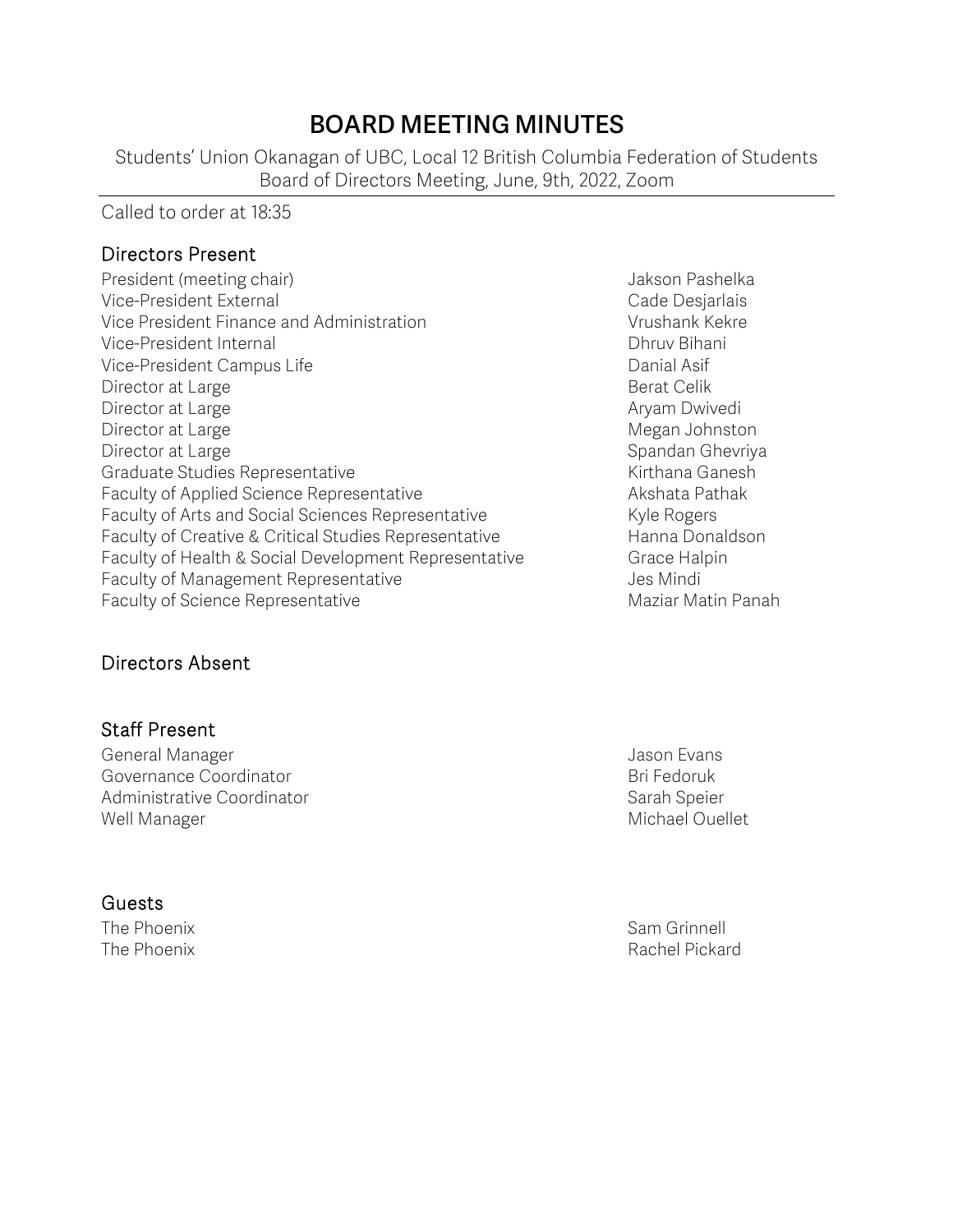### **1.** ACKNOWLEDGEMENT OF TERRITORY

*We would like to acknowledge that we are on the traditional, ancestral territory of the Okanagan Nation. We would like to recognize that learning happened in this place long before this institution was established. It is important to understand the privilege we hold to be living, working, and learning on Syilx territory.*

### **2.** ADOPTION OF AGENDA AND REVIEW OF MEMBERSHIP

22/06/09.01 Johnston/Asif Be it resolved that the agenda be adopted. Carried Maziar joined at 6:37

### **3.** ADOPTION OF MINUTES FROM PREVIOUS MEETINGS

22/06/09.02 Ghevriya/Pathak Be it resolved that minutes of the meeting held May 5<sup>th</sup>, 2022 be adopted. Carried

### **4.** PRESENTATIONS

### **4.1** The Phoenix

Grinnell introduced himself and introduced that he would like to vote on the budget for the Phoenix. He mentioned that this summer they are looking at the bylaws and community engagement. The Phoenix is seeking a larger budget this year to expand the Phoenix to function on a higher level than they ever have before. This would allow them the ability to grow this year, and within the next three to five years they could be working on becoming independent, and working less with the SUO. They have worked with Jason Evans and others on this, and this proposal is coming to the Board with their endorsement already, they are in the final stages of approval.

Pashelka directed members to look at the agenda package to view the proposal.

Johnston proposed two questions for Grinnell, what are the top two expenses expected to be? And do you have any updates on the new position that you had spoken of?

Grinnell responded that honoraria and print are the top two expenses. Print gets into the hands of the students, and it works really well. He stated that he believes this is part of the success over the last year. He continued that they are waiting for the budget to be approved before moving forward with the hiring process.

Johnston stated that roughly ten thousand dollars (\$10,000) is going to be going to printing, and fifty-eight thousand dollars (\$58,000) to honoraria. Also, they are bringing in Indigenews – a local indigenous media group for training.

Ghevriya wanted to ask specifically about printing. She sees that students respond to the newspaper, but she notes that there were later editions that were left in bundles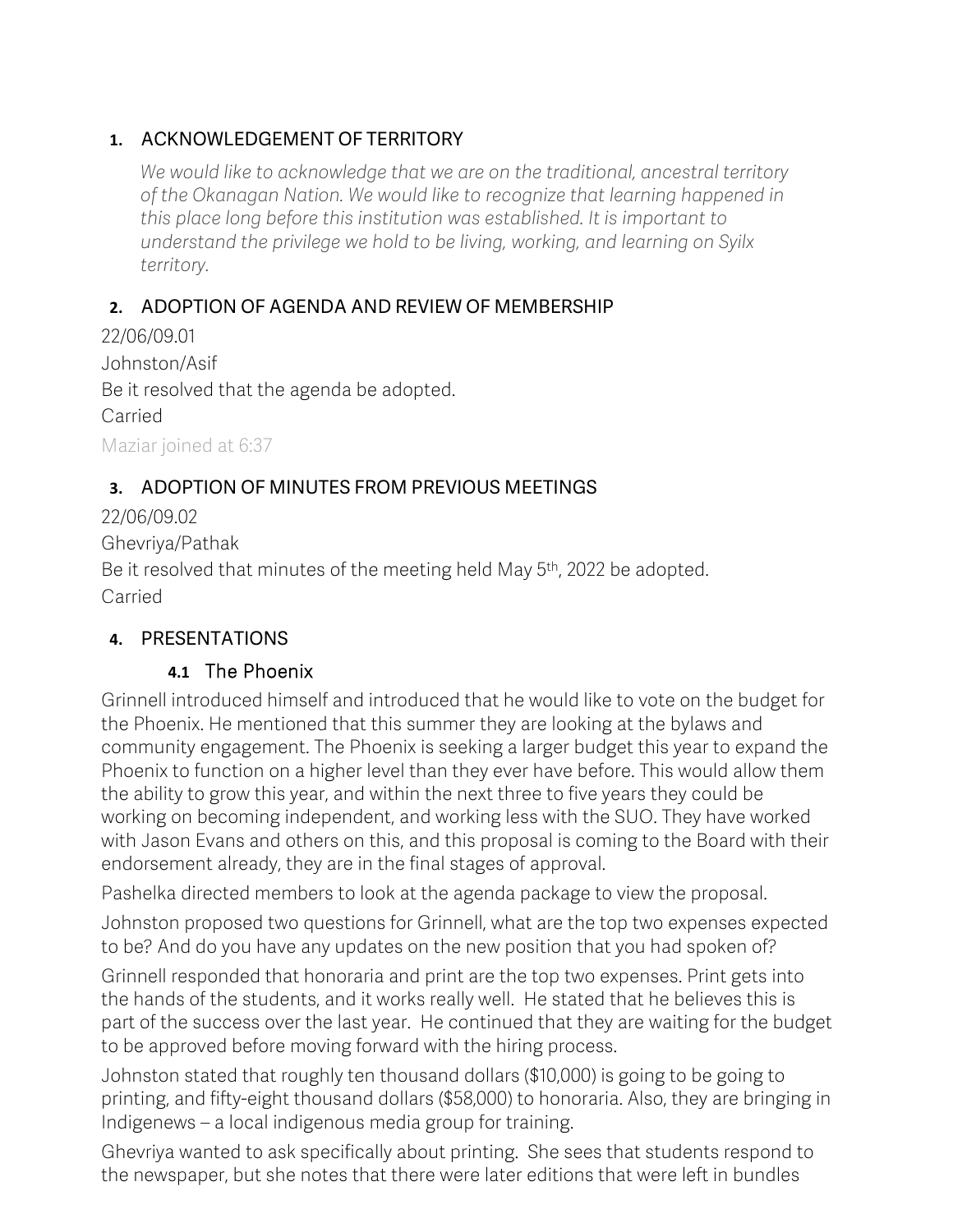and unread on campus.

Grinnell responded that this was the first year back to print after the pandemic, and the last editions were perhaps sent out a little late in the semester, and students were done with campus at the end of their terms. They would work on the clean up process.

Bihani posed a question about events and the Phoenix, do they cover events for the SUO?

Grinnell is pitching the new hire as a multi-media person who would cover all of the SUO events, but also to report on topics that are related to the SUO.

Desjarlais wondered what they expected to see, considering that they are a subsidiary of the SUO, how is that process supposed to go?

Grinnell said that it would be down to the internal government strategy, with faculty representatives, who would be able to discuss how this goes. These funds would be put into a bank account to establish a non for profit.

Desjarlais said that he does not understand how we can approve a certain amount of funds without any current means of internal governance structure.

Grinnell said that part of this is to add to the funds that help us operate over the summer, so that we have both starting up.

Kekre wonders if there is a mechanism to track how many papers are being picked up, and whether there are

Grinnell responds that they have no numbers, just anecdotal evidence from professors picking it up and showing stories in class. He has been hearing the paper being talked about in a way that it has not before on campus.

Kekre asked whether there is any want to utilize the funds to partially get an online database set up.

Grinnell said that there is something really fun about having a physical paper, and he thinks that students appreciate it.

Evans stated that every year the SUO puts aside money for the Media Fund, the ask from the Phoenix would be taken from this fund, not from the larger SUO budget. The Phoenix would have to provide us with two reports to explain what have done with those funds. In the next three to five years, we would see them start to become separate from the SUO, this is the beginning of the process.

Asif said that he thinks it is really important that the Phoenix be separate from the SUO in order to maintain transparency, and avoid conflicts of interest. The media fund committee would meet every month to discuss the progress with the Phoenix.

Desjarlais called a Point of Order about the comments in the zoom chat taking over the speakers list.

Mindi agrees with Grinnell's physical copy idea, but what did you learn after handing out excess papers? What are your plans for extra papers in the future.

Grinnell said that some go into the archive in the library. The other part is that when the new issues come out, the old ones would be distributed in other areas around Kelowna. This would help them get the word out more, there are students everywhere, so coffee shops and the capital news centre would be great places to start.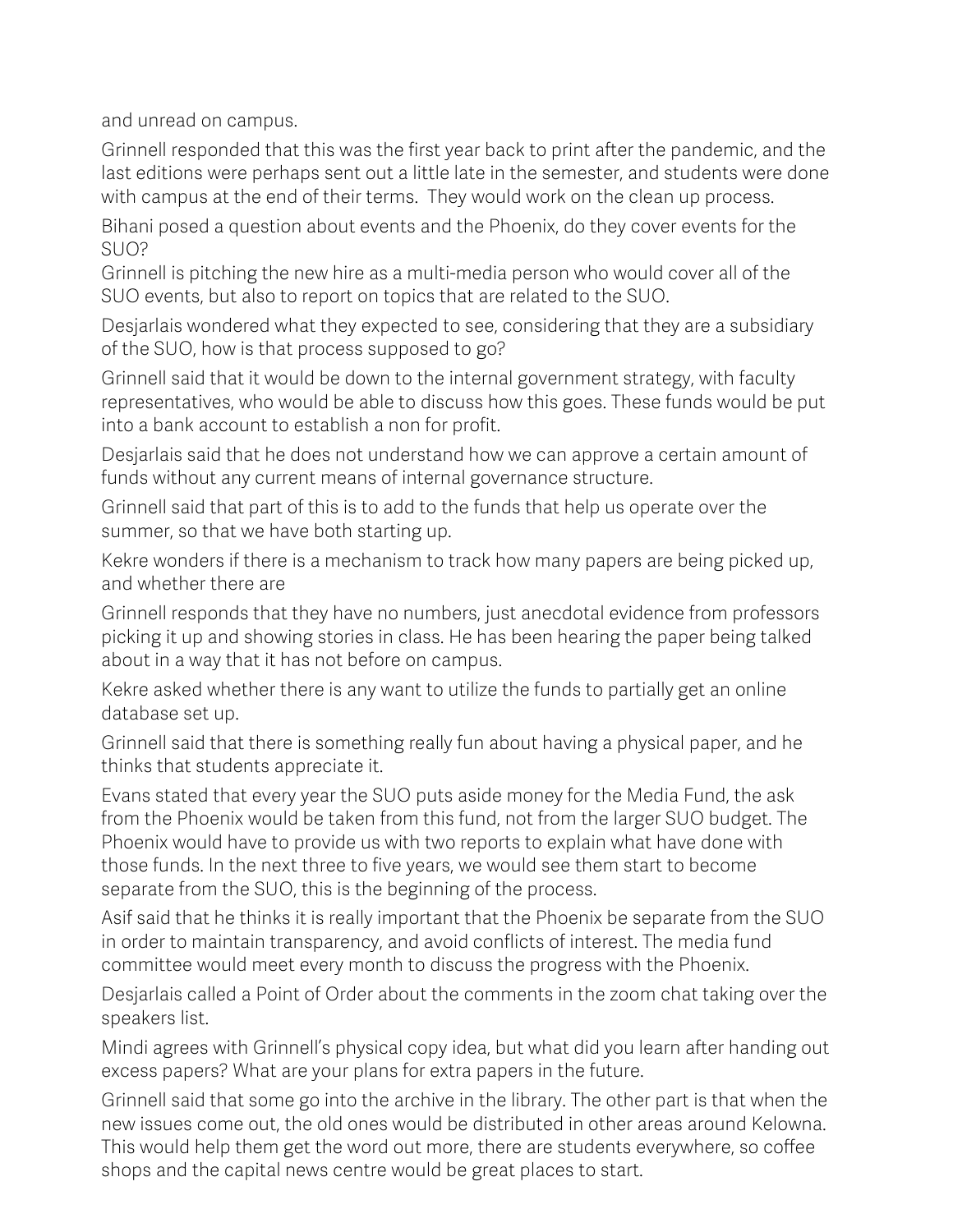Rogers spoke to how the Phoenix is wanting to become more independent. He knows a couple students have kind of talked about how they are maybe worried that the Phoenix can't publish everything based on the idea that the SUO is paying for them, and that they may be incentivized to not critique the SUO because of where they get their funding. I don't know if this is the right spot to talk about it, but having something written down that prevents this from happening like bylaws or regulations is important.

Grinnell said that this would be taken into consideration, and put into the bylaws in the future. We can write on topics now that could be perceived as critiquing the SUO based on our mission statement, but they see the issue, and are looking at it.

Ganesh stated that this is a great jumping off point from what Grinnell has said. There has been a crossed relationship, but in the last board we gave them some strict accountability, and they followed through, so I think we can move forward and do it again. There is also always space to stop and check the progress, but in terms of the growth from last year, she supports their growth.

Rogers wanted to know if there was an archive.

Grinnell replied yes, there was a special library on campus it was kept.

# **4.2** First draft of the annual operating budget of 2022-23

Kekre presented the agenda first: UBCSUO Income Review – a large chunk of the SUO income comes from our membership fee. The exact amount was displayed. We would have eleven thousand (11,000) students coming in this year. Society operation expenses, our major expenses, are coming from employee wages and benefits to provide excellent services to our growing student population. Moving on to Campus Life Expenses, majority of our expensure came from student association grants. Moving on to student services expenses, some of these sections are empty, which is why there are multiple items in the legend, and only two represented in the pie chart. Advocacy expenses, the majority of the expenses from the resource development. An overall summary of all of the expenses was presented.

Johnston asked if we are able to view the report. You said that the biggest expense was from student grants? Is it true that all the scholarships have not been awarded?

Kekre said that the funds are usually not from there, but from clubs.

Johnston wonders if UBC's budget outline states their financial breakdown?

Kekre could not answer this as this is not a part of the SUO.

Ganesh wonders what services do we offer in terms of advocacy?

Kekre responds that last year's budget was around seventy-two thousand (\$72,000), and that they were looking to do some extra reports.

Mindi wanted to remind everyone that the pie charts would be changing, and that this was a first draft, so we are open to changing it at a later date.

Evans stated that the presentation was not being shared because it was too early to finalize the numbers, and they are subject to change. This was evaluated by last year's budget. We are attempting to avoid a wide gap of a loss, so to speak. The draft is in our bylaws so that we can have a solid conversation in July. That was when we would get the actual numbers.

Hafeez asked Kekre to go back to the slide with the Ombudsman. What does that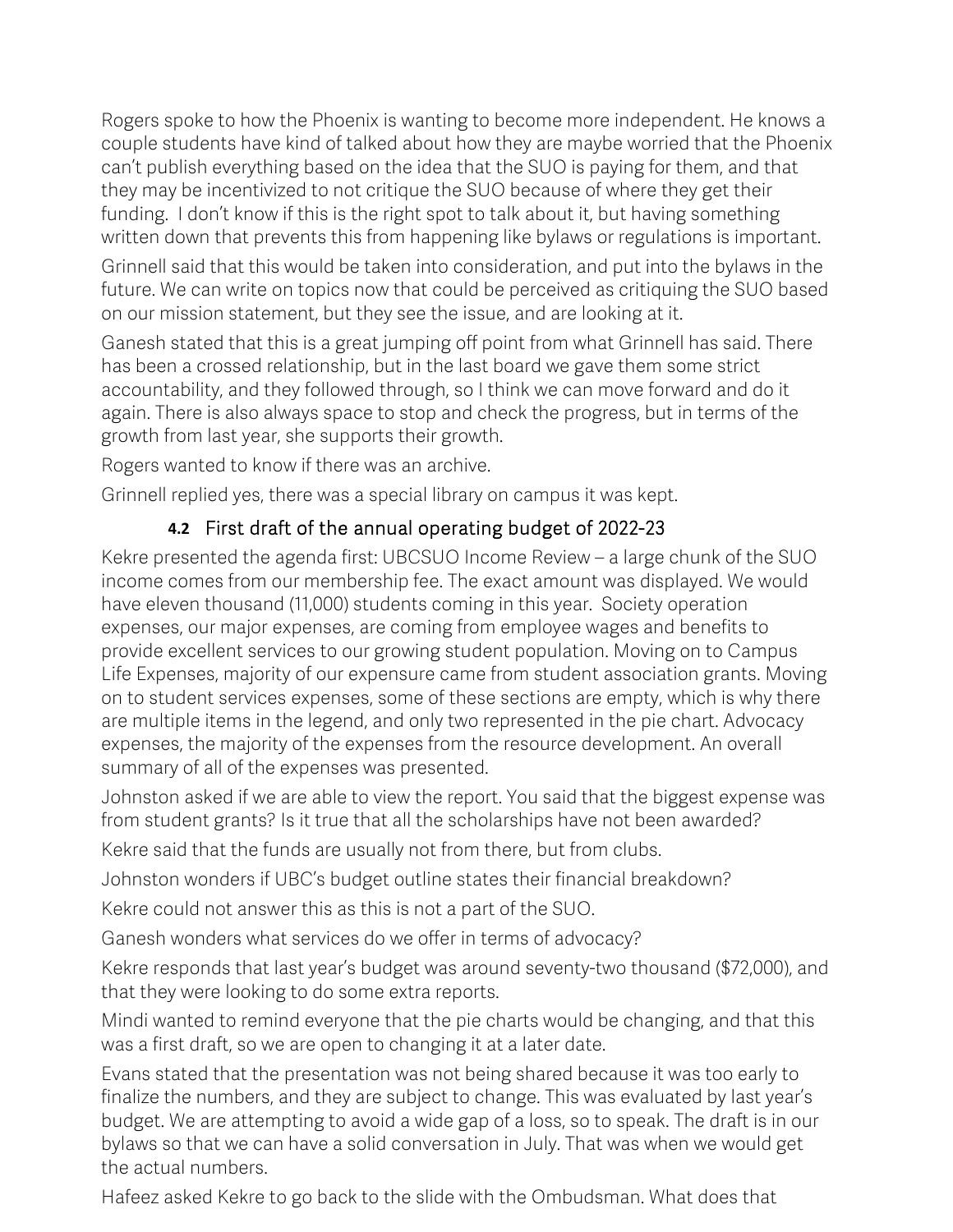entail?

Kekre replied that Ombuds services are services that UBC and SUO provide together to assist the students. Together they would be covering the pay cheque for the person who would be the Ombudsman.

Evans states that it was a partnership between UBC and SUO. A collaborative approach, we provide a fraction of the salary, about thirty thousand (\$30,000) on our end. I think it was a five (5) year contract, and after it would be renegotiated at that time.

Hafeez replied that he always thought the Ombuds person was a UBC hire only. He did not realize that the Advocacy position was not the same position. Why are we funding both of these positions?

Evans replied that the SUO lobbied for this role, and they promised that they would pay for some of that role. The Vancouver campus has had an advocacy position, but we have not had one as long. Issues that the Ombuds person cannot take on, our Advocacy Coordinator takes on those cases.

Hafeez replied that in the future it may be worth discussing assimilating those roles.

Ghevriya stated that she got a little confused by the last discussion. What does the Ombuds person do?

Evans replied that they help with a number of cases, like inaccessibility, professors not acting in the best interest of the student, a variety of things, all the way up to personal matters that may arise between the university and the counterpart. They prepare students on judiciary hearing on how their grades should be taken. Anything that a student has an issue with, that they needed resolved.

Ganesh wanted to add that the reason that we split cost, precisely so that they can remain neutral. The Ombuds person is a neutral force between student and system.

Hafeez stated that the committees hear appeals to academic and non-academic matters. The process was bureaucratic, and the Ombuds person assists the student to prepare for the hearings.

Johnston wanted to add some more information to directors and students. She has heard about students accessing legal advice, confidentially, and free.

# **5.** OLD BUSINESS

# **6.** EXECUTIVE REPORTS

# **7.** COMMITTEE BUSINESS

# **7.1** Executive Committee

### 22/06/09.03

Pashelka/Dwivedi

Be it resolved that minutes of the meeting held May 25<sup>th</sup>, 2022 be adopted. Carried

# **7.2** Finance Committee

22/06/09.04 Kekre/Rogers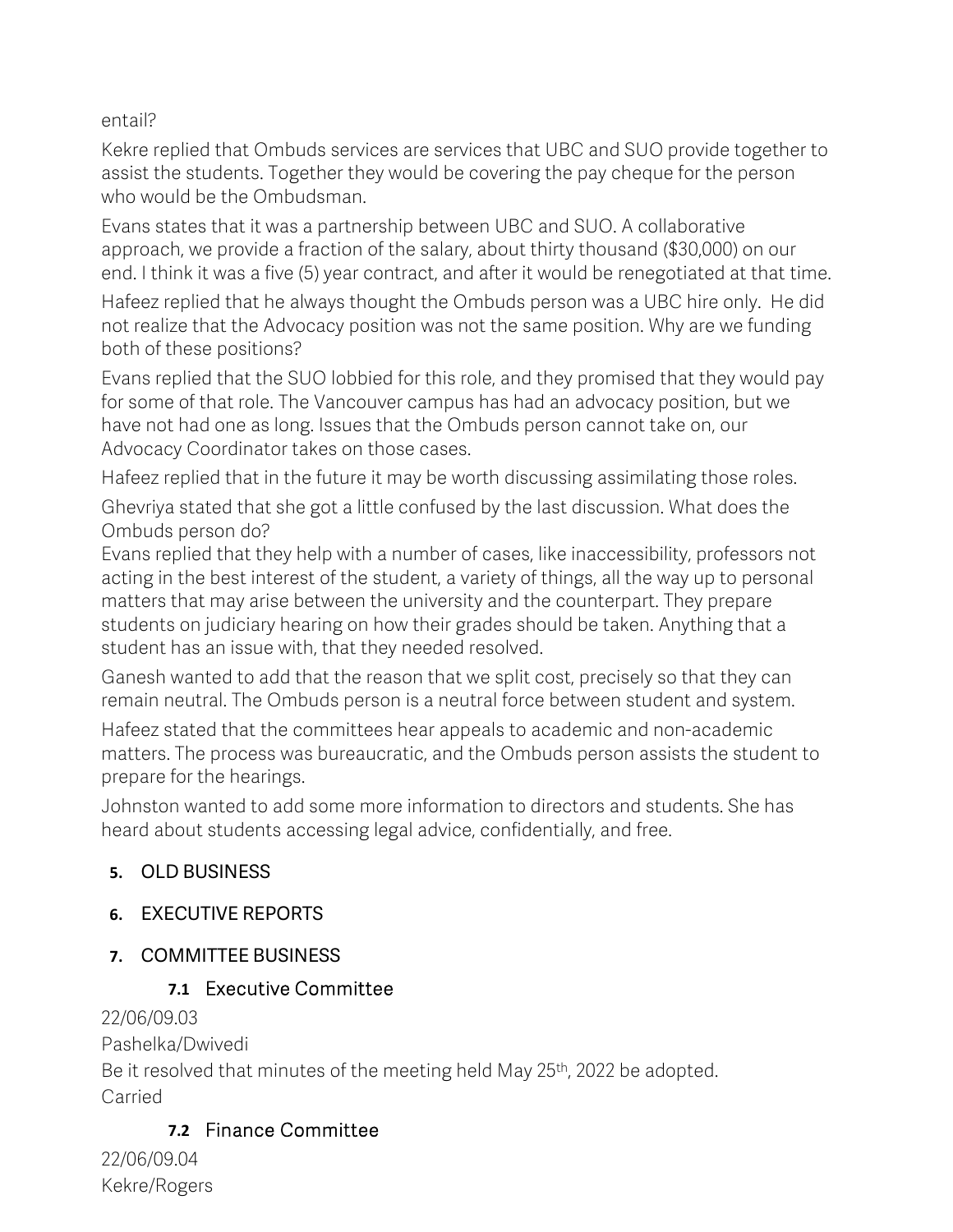Be it resolved that minutes of the meeting held May 31<sup>st</sup>, 2022 be adopted. Carried

# **7.3** Policy Committee

22/06/09.05

Bihani/Mindi

Be it resolved that minutes of the meeting held May 24<sup>th</sup>, 2022 be adopted.

Carried

22/06/09.06

Bihani/Johnston

Be it resolved that the Graduate Student Committee adopt the following policies:

- 1. The mandate of the Committee is to review, facilitate consultation of the Members, and advise the Board of Directors on the issues faced by graduate students on the Okanagan campus.
- 2. The Committee shall meet at least once a month to discuss the concerns of graduate students or other graduate student matters
- 3. The Committee Members shall consist of the:
	- a. Graduate student representative
	- b. Governance coordinator (or a staff member recommended by the General Manager in the absence of a coordinator)
	- c. At least one (1) and up to nine (9) graduate student(s) at large
	- d. One member of the executive committee, to be decided by the chair
- 4. The graduate student representative shall serve as the chair of the committee. In the absence of a graduate representative, a member of the executive committee shall serve as the chair of this committee
- 5. The chair of the committee shall be responsible for sharing meeting minutes
- 6. Graduate student committee shall create and maintain a guiding principles document that adheres to SUO's vision and mission statements and documents the plans and goals of the GSC.

Ganesh motivated that there was also now a GSC which would be a standing committee, it used to be ad hoc, which means it could be dissolved easily at any time with a simple majority vote. We decided to close the loop to make this committee closer to the other standing committees by having an executive member as a part of the committee. We kept it vague to keep it flexible and to not add to one particular executive's work load.

Rogers wanted to know about the text of the policy. At the very end, should we change GSC to Graduate Student Committee.

Rogers/Bihani

Rogers moved to cross out 'GSC' and replace it with 'Graduate Student Committee' Carried

Mindi wondered how would the flow happen with different executives filling in the role as an executive member. How would we make sure that this specific policy would last?

Bihani said that Ganesh and him had discussed this before. There would be a director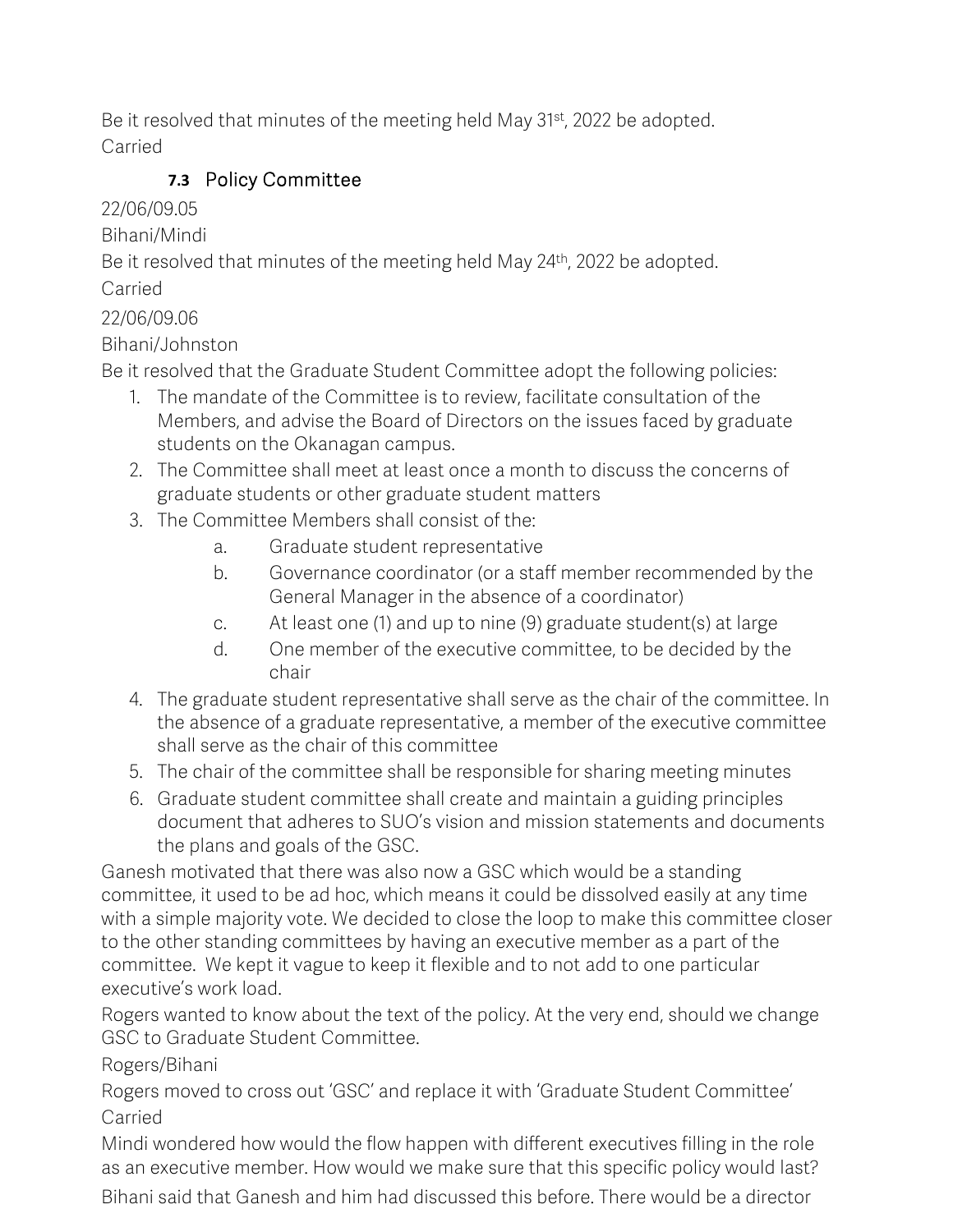who regularly comes, and if they cannot make it, they would be responsible for someone covering them.

Bihani/Johnston

Be it resolved that the Graduate Student Committee adopt the following policies:

- 7. The mandate of the Committee is to review, facilitate consultation of the Members, and advise the Board of Directors on the issues faced by graduate students on the Okanagan campus.
- 8. The Committee shall meet at least once a month to discuss the concerns of graduate students or other graduate student matters
- 9. The Committee Members shall consist of the:
	- a. Graduate Student Representative
	- b. Governance coordinator (or a staff member recommended by the General Manager in the absence of a coordinator)
	- c. At least one (1) and up to nine (9) graduate student(s) at large
	- d. One member of the executive committee, to be decided by the chair
- 10. The graduate student representative shall serve as the chair of the committee. In the absence of a graduate representative, a member of the executive committee shall serve as the chair of this committee
- 11. The chair of the committee shall be responsible for sharing meeting minutes
- 12. Graduate student committee shall create and maintain a guiding principles document that adheres to SUO's vision and mission statements and documents the plans and goals of the Graduate Student Committee.

### Carried

### 22/06/09.07

Bihani/Mindi

Be it resolved that the policy:

*Regulation 38*: Executive Directors shall submit timesheets indicating hours worked to the Oversight Committee. Timesheets shall be due, and honoraria shall be paid in accordance with the payroll schedule for employees of the Student Union. shall be changed to the following:

Executive directors shall submit a monthly report indicating the amount of work they have done in that month to the Oversight Committee. If the report is not submitted, there is a grace period of forty-eight (48) hours, and if the report fails to be submitted within the grace period, the honorarium for the following month shall be suspended. Honoraria shall be paid in accordance with the payroll schedule for employees of the Student Union. Under extreme circumstances, this grace period can be negotiated and it should be communicated with the general manager and the oversight committee who would decide the extent of the emergency, and whether action should be taken or not, and honorarium be thusly suspended.

Bihani motivated that the word "timesheets" go against BC law, because a timesheet implied employment, which is not allowed for these types of positions.

Johnston wonders if this was any different now? Why was this a concern or necessary?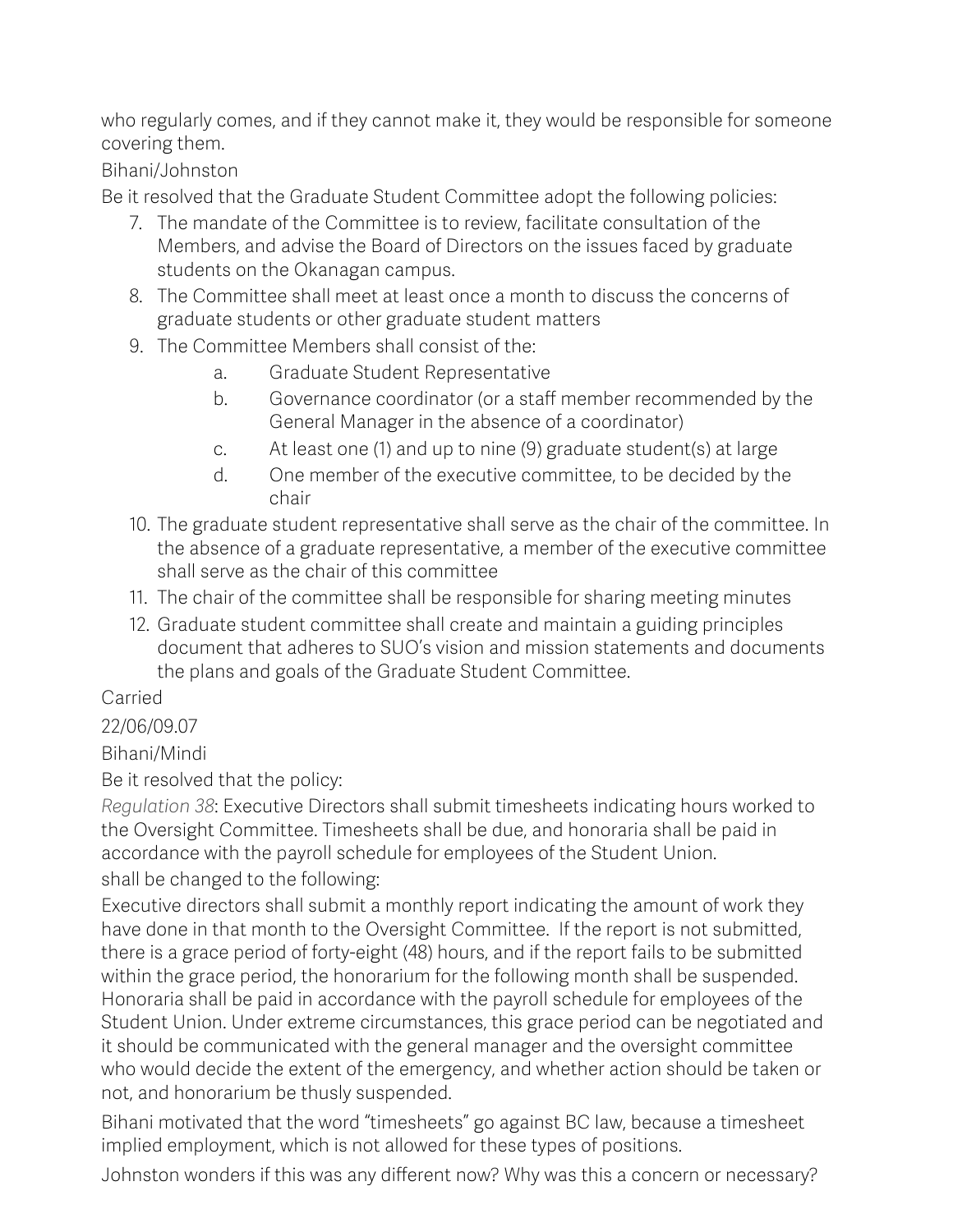Evans said that in the past that if the executives did not submit their report on time, they would be docked honoraria by every hour. We are not supposed to be docking pay from employees, which they are not. They are being paid an honorarium. The timesheet muddles the treating of executives as directors rather than employees, which they are not, and should not be treated like. The timesheet creates employee status. The whole point of the reports was to keep the directors honest.

Bihani/Johnston

Bihani moved to strike out the word 'monthly' and insert the words 'SUO Executive Monthly'.

Carried

Bihani/Mindi

Be it resolved that the policy:

*Regulation 38*: Executive Directors shall submit timesheets indicating hours worked to the Oversight Committee. Timesheets shall be due, and honoraria shall be paid in accordance with the payroll schedule for employees of the Student Union. shall be changed to the following:

Executive directors shall submit an SUO Executive Monthly report indicating the amount of work they have done in that month to the Oversight Committee. If the report is not submitted, there is a grace period of forty-eight (48) hours, and if the report fails to be submitted within the grace period, the honorarium for the following month shall be suspended. Honoraria shall be paid in accordance with the payroll schedule for employees of the Student Union. Under extreme circumstances, this grace period can be negotiated and it should be communicated with the general manager and the oversight committee who would decide the extent of the emergency, and whether action should be taken or not, and honorarium be thusly suspended.

Carried

22/06/09.08

Bihani/Mindi

Be it resolved that the policy:

*Regulation 39*: Directors shall submit timesheets indicating hours worked to the General Manager for approval from the Executive Committee. Timesheets shall be due, and honoraria shall be paid in accordance with the payroll schedule for employees of the Student Union.

shall be changed to the following:

Directors shall submit a monthly report indicating the amount of work they have done in that month to the General Manager for approval from the Executive committee. If the report is not submitted, there is a grace period of forty-eight (48) hours, and if the report fails to be submitted within the grace period, the honorarium for the following month shall be suspended. Honoraria shall be paid in accordance with the payroll schedule for employees of the Student Union. Under extreme circumstances, this grace period can be negotiated and it should be communicated with the general manager and the executive committee who would decide the extent of the emergency, and whether action should be taken or not, and honorarium be thusly suspended.

Bihani motivated that the laws are also being broken here, so we are righting it in the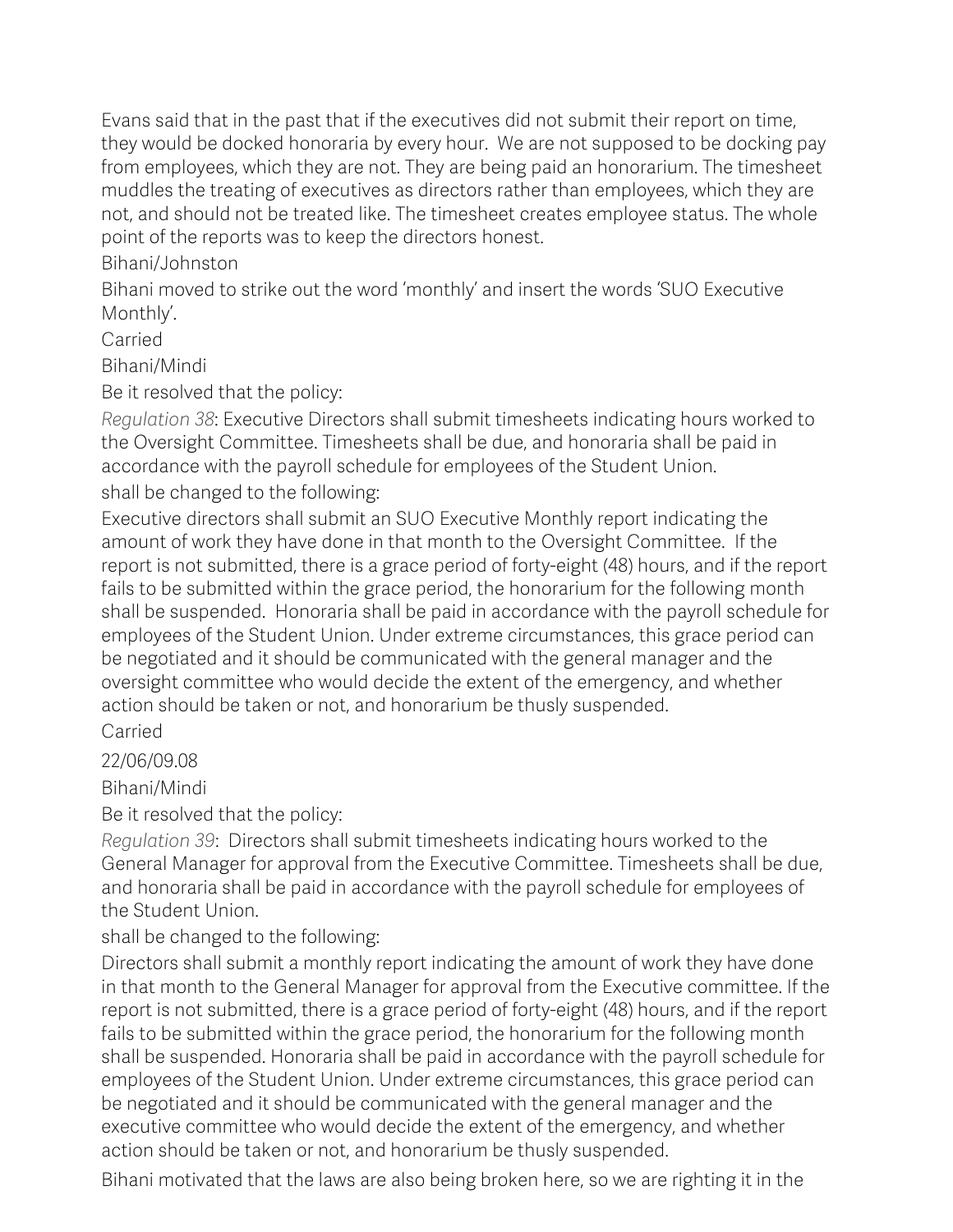same way.

Mindi wanted to ask a question about the amount of work, how does one count this? How do we note our work for some of the more arbitrary or future activities?

Evans replied that if you worked, just list the projects that you have been working on. If you meet with the General Manager, you can note this. That was also a part of working.

Ghevriya wonders was there a date that we have to work with?

Bihani/Johnston

Bihani moved to strike out the word 'monthly' and insert the words 'SUO of UBC Director Monthly'

Carried

Johnston wanted to mention that a good way to record your hours and your work was while you are doing it, so that you have it all available, rather than looking back for it.

Rogers wanted to talk about how you do not have the dates set yet. Once you do, would we be amending the policy again to put it in the policy specifically? Was there a reason we cannot make an amendment now to choose a date?

Evans replied that it was operational. The operations can set a date, but the dates can change depending on a couple of factors. It was good to keep it open ended, and then the committees set up in place.

Ghevriya wonders if we would have to give a monthly report for May?

Bihani replied that we would start from June.

Evans concurred, but also added that you may note things that you did in May.

Ghevriya wanted to know that when we are talking about the work that we have done, are we including informal conversations?

Evans replied that you should aim to keep it to formal meetings, but causal conversations are not necessary.

Bihani/Mindi

Be it resolved that the policy:

*Regulation 39*: Directors shall submit timesheets indicating hours worked to the General Manager for approval from the Executive Committee. Timesheets shall be due, and honoraria shall be paid in accordance with the payroll schedule for employees of the Student Union.

shall be changed to the following:

Directors shall submit a monthly report indicating the amount of work they have done in that month to the General Manager for approval from the Executive committee. If the report is not submitted, there is a grace period of forty-eight (48) hours, and if the report fails to be submitted within the grace period, the honorarium for the following month shall be suspended. Honoraria shall be paid in accordance with the payroll schedule for employees of the Student Union. Under extreme circumstances, this grace period can be negotiated and it should be communicated with the general manager and the executive committee who would decide the extent of the emergency, and whether action should be taken or not, and honorarium be thusly suspended.

Carried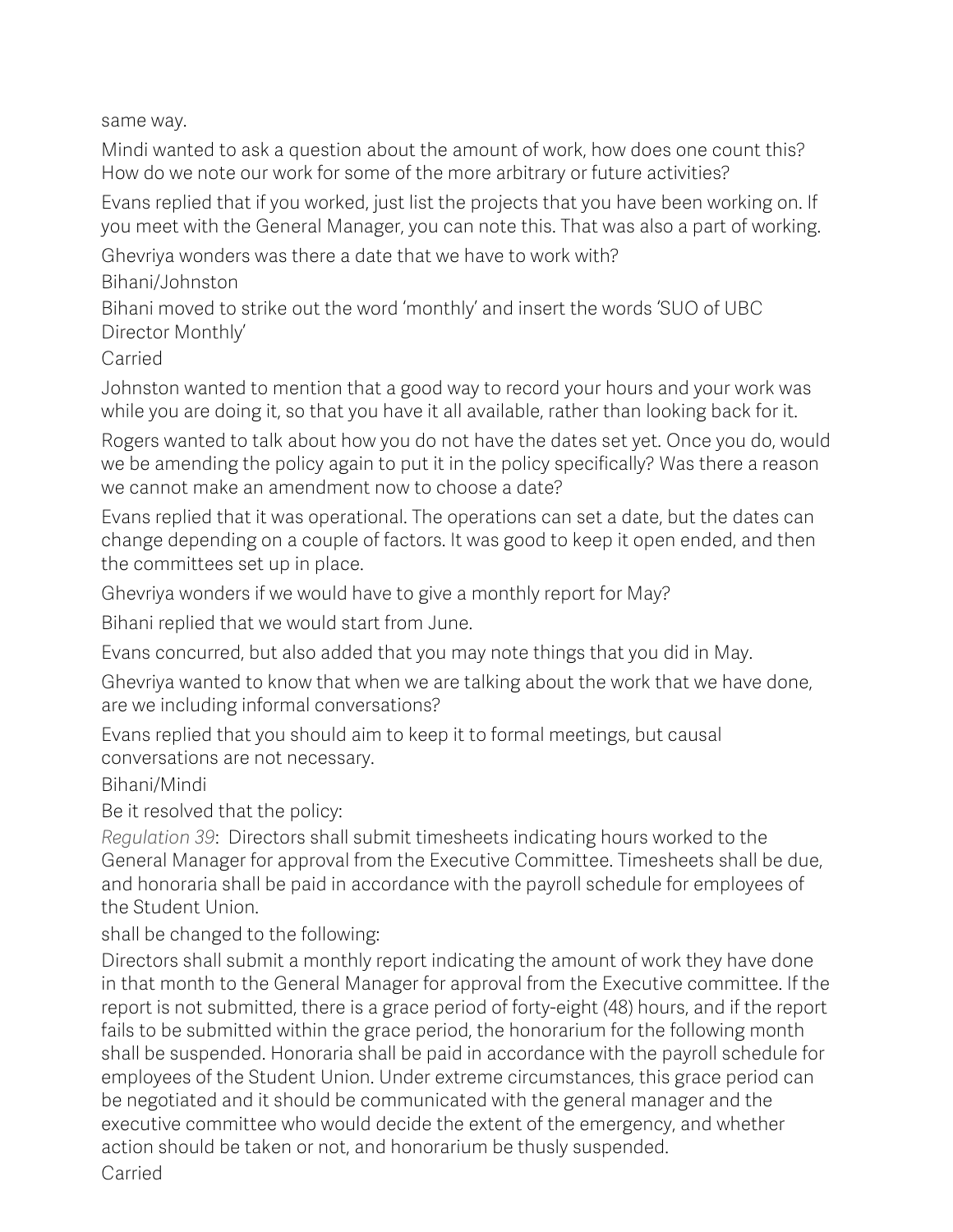# **7.4** Campus Life Committee

22/06/09.09

Mindi/Johnston

Be it resolved that minutes of the meeting held May 30<sup>th</sup>, 2022 be adopted. Carried

### **7.5** Campaigns Committee

22/06/09.10

Desjarlais/Johnston

Be it resolved that Grace Halpin be appointed to the Campaigns Committee Carried

22/06/09.11

Desjarlais/Johnston

Be it resolved that Hanna Donaldson be appointed to the Campaigns Committee.

Carried

22/06/09.12

Desjarlais/Ghevriya

Be it resolved that Twinkle Hora be appointed as a student at large to the Campaigns Committee.

Dhruv wanted to ask how he appointed these people.

Evans replied that they would have to submit a letter to the Governance Coordinator, who would work with the chair to choose a student at large.

Hafeez wanted to know about how the students who do not use Instagram would know about the position postings?

Evans replied that we have a communications manager who places the call on our social media.

Ganesh wanted to add that the Graduate Student Committee works with the Governance Coordinator to interview and ask questions, to which we would reward points, and compare.

Rogers called the question.

Carried

22/06/09.13

Desjarlais/Ghevriya

Be it resolved that Ash Marin be appointed as a student at large to the Campaigns Committee.

Carried

### **7.6** Oversight Committee

### **7.7** Graduate Student Committee

22/06/09.14

Ganesh/Johnston

Be it resolved that minutes of the meeting held May 30<sup>th</sup>, 2022 be adopted.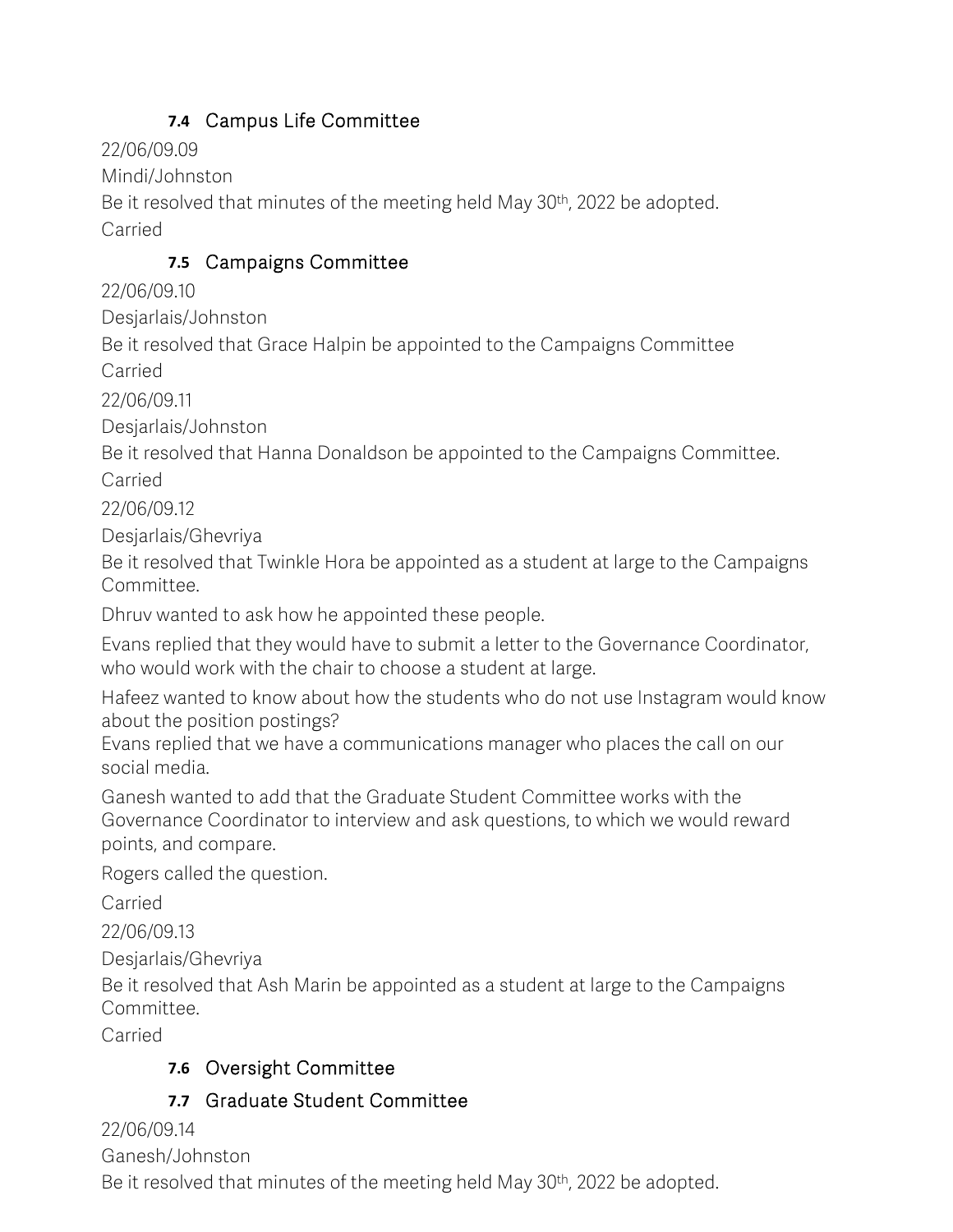Ganesh moved to cross out '30' and replace it with '6.'

Carried

Be it resolved that minutes of the meeting held May 6<sup>th</sup>, 2022 be adopted.

Carried

22/06/09.15

Ganesh/Johnston

Be it resolved that the Graduate Student Committee honoraria be dispersed as follows:

| Rina Garcia Chua \$50 |       |
|-----------------------|-------|
| Vikas Kumar           | \$50  |
| Anne Claret           | \$100 |
| Nibirh Jawad          | \$100 |
| <b>Emily Comeau</b>   | \$100 |

Ghevriya wanted to know what this was and why they are different?

Ganesh replied that Graduate Students get honoraria and are paid per meeting they attend.

Carried

# **7.8** Media Funds Committee

22/06/09.16

Dhruv/Mindi

Be it resolved that minutes of the meeting held May 11<sup>th</sup>, 2022 be adopted. Carried

22/06/09.17

Asif/Johnston

Be it resolved that the Terms of Agreement put forth by the Phoenix News in collaboration with the Media Fund Committee on behalf of the Students Union Okanagan be accepted; be it further resolved that allocation of funds in the amount of seventy-one thousand three hundred and seventy-five dollars (\$71,375) be allocated to the Phoenix News as recommended by the Media Fund Committee.

Hafeez wanted to know more about the archives and leftovers. He was assuming that all the leftovers would not be put into the archive, so what was the environmental impact? Are you ensuring that they are recycled?

Grinnell responded that they get distributed a lot, they have a long-life span, which was important for environmental issues. There was also a recycle fee associated which helps to offset the impact. The subject matter also should be considered, since many of the topics within focus on environmentalism.

Carried

# **8.** REPORT ON UNIVERSITY RELATIONS

**8.1** Board of Governors